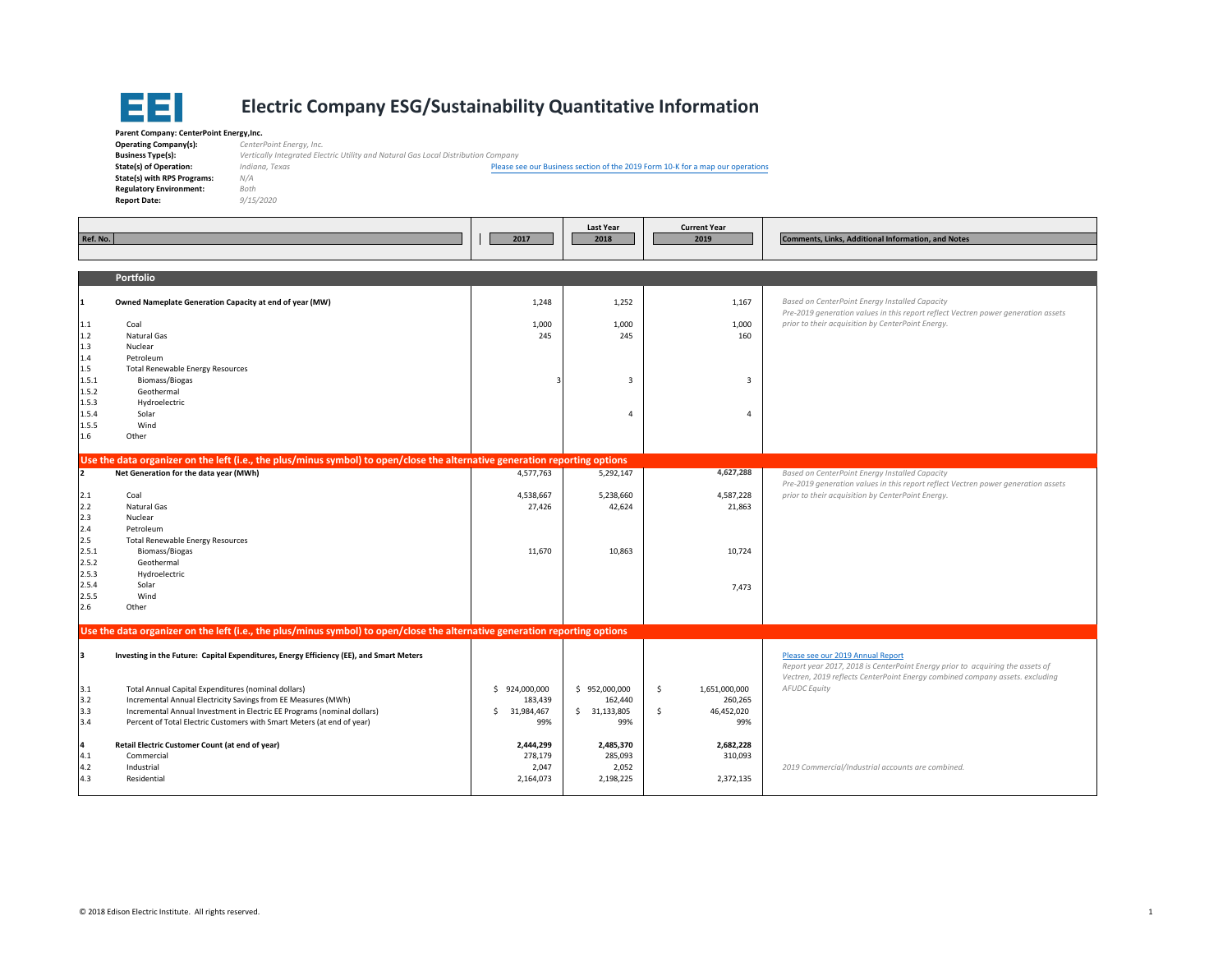

## **Electric Company ESG/Sustainability Quantitative Information**

**Parent Company: CenterPoint Energy,Inc. Operating Company(s):** *CenterPoint Energy, Inc.* **Business Type(s): State(s) of Operation:** *Indiana, Texas* **State(s) with RPS Programs:** *N/A* **Regulatory Environment:** *Both* **Report Date:** *9/15/2020*

 **Type(s):** *Vertically Integrated Electric Utility and Natural Gas Local Distribution Company* Please see our Business section of the 2019 Form 10‐K for <sup>a</sup> map or operations

| Ref. No.                                                          |                                                                                                                                                                                                                                                                                                                    | 2017               | Last Year<br>2018  | <b>Current Year</b><br>2019 | <b>Comments, Links, Additional Information, and Notes</b>                                                                                                                                                                                                                                                                                                                           |
|-------------------------------------------------------------------|--------------------------------------------------------------------------------------------------------------------------------------------------------------------------------------------------------------------------------------------------------------------------------------------------------------------|--------------------|--------------------|-----------------------------|-------------------------------------------------------------------------------------------------------------------------------------------------------------------------------------------------------------------------------------------------------------------------------------------------------------------------------------------------------------------------------------|
|                                                                   | <b>Emissions</b>                                                                                                                                                                                                                                                                                                   |                    |                    |                             |                                                                                                                                                                                                                                                                                                                                                                                     |
| l5                                                                | GHG Emissions: Carbon Dioxide (CO2) and Carbon Dioxide Equivalent (CO2e)<br>Note: The alternatives available below are intended to provide flexibility in reporting<br>GHG emissions, and should be used to the extent appropriate for each company.                                                               | 4,757,971          | 5,467,178          | 5,255,638                   | CenterPoint Energy is reporting on CO2e as reported to the U.S. Environmental<br>Protection Agency, Greenhouse Gas Reporting Program.<br>Pre-2019 generation values in this report reflect Vectren power generation assets<br>prior to their acquisition by CenterPoint Energy.                                                                                                     |
| 5.1<br>5.1.1<br>5.1.1.1<br>5.1.1.2<br>5.1.2<br>5.1.2.1<br>5.1.2.2 | Owned Generation (1) (2) (3)<br>Carbon Dioxide (CO2)<br>Total Owned Generation CO2 Emissions (MT)<br>Total Owned Generation CO2 Emissions Intensity (MT/Net MWh)<br>Carbon Dioxide Equivalent (CO2e)<br>Total Owned Generation CO2e Emissions (MT)<br>Total Owned Generation CO2e Emissions Intensity (MT/Net MWh) | 4,757,971<br>1.039 | 5,467,178<br>1.030 | 5,255,638<br>1.140          |                                                                                                                                                                                                                                                                                                                                                                                     |
| 5.4                                                               | <b>Non-Generation CO2e Emissions</b>                                                                                                                                                                                                                                                                               |                    |                    |                             | CenterPoint Energy is reporting on CO2e as reported to the U.S. Environmental<br>Protection Agency, Greenhouse Gas Reporting Program.<br>2017-2019 SF6 emissions represent CenterPoint Energy Houston Electric,<br>CenterPoint Energy. CenterPoint Energy Indiana does not exceed the US EPA GHG<br>Reporting threshold for SF6 U. S. EPA, Greenhouse Gas Reporting Program(40 CFR, |
| 5.4.1                                                             | Fugitive CO2e emissions of sulfur hexafluoride (MT) (5)                                                                                                                                                                                                                                                            | 12,389             | 1,053              | 3,625                       | part 98, Subpart W)                                                                                                                                                                                                                                                                                                                                                                 |
| 5.4.2                                                             | Fugitive CO2e emissions from natural gas distribution (MT) (6)                                                                                                                                                                                                                                                     | 632,225            | 605,074            | 540,975                     | 2017-2019 CenterPoint Energy Natural Gas LDC emission totals include assets in<br>Indiana and Ohio acquired by CenterPoint Energy in 2019.                                                                                                                                                                                                                                          |
| 16<br>6.1                                                         | Nitrogen Oxide (NOx), Sulfur Dioxide (SO2), Mercury (Hg)<br>Generation basis for calculation (7)                                                                                                                                                                                                                   |                    | Fossil             |                             |                                                                                                                                                                                                                                                                                                                                                                                     |
| 6.2                                                               | Nitrogen Oxide (NOx)                                                                                                                                                                                                                                                                                               |                    |                    |                             | Pre-2019 generation values in this report reflect Vectren power generation assets                                                                                                                                                                                                                                                                                                   |
| 6.2.1<br>6.2.2                                                    | Total NOx Emissions (MT)<br>Total NOx Emissions Intensity (MT/Net MWh)                                                                                                                                                                                                                                             | 3,546<br>0.000775  | 4,698<br>0.000888  | 4,530<br>0.000979           | prior to their acquisition by CenterPoint Energy.                                                                                                                                                                                                                                                                                                                                   |
| 6.3<br>6.3.1<br>6.3.2                                             | <b>Sulfur Dioxide (SO2)</b><br>Total SO2 Emissions (MT)<br>Total SO2 Emissions Intensity (MT/Net MWh)                                                                                                                                                                                                              | 5,043<br>0.001101  | 5,480<br>0.000953  | 4,643<br>0.001003           | Pre-2019 generation values in this report reflect Vectren power generation assets<br>prior to their acquisition by CenterPoint Energy.                                                                                                                                                                                                                                              |
| 6.4                                                               | Mercury (Hg)                                                                                                                                                                                                                                                                                                       |                    |                    |                             |                                                                                                                                                                                                                                                                                                                                                                                     |
| 6.4.1<br>6.4.2                                                    | Total Hg Emissions (kg)<br>Total Hg Emissions Intensity (kg/Net MWh)                                                                                                                                                                                                                                               | 47.9<br>0.000010   | 15.4<br>0.000003   | 13.5<br>0.000003            | Pre-2019 generation values in this report reflect Vectren power generation assets<br>prior to their acquisition by CenterPoint Energy.                                                                                                                                                                                                                                              |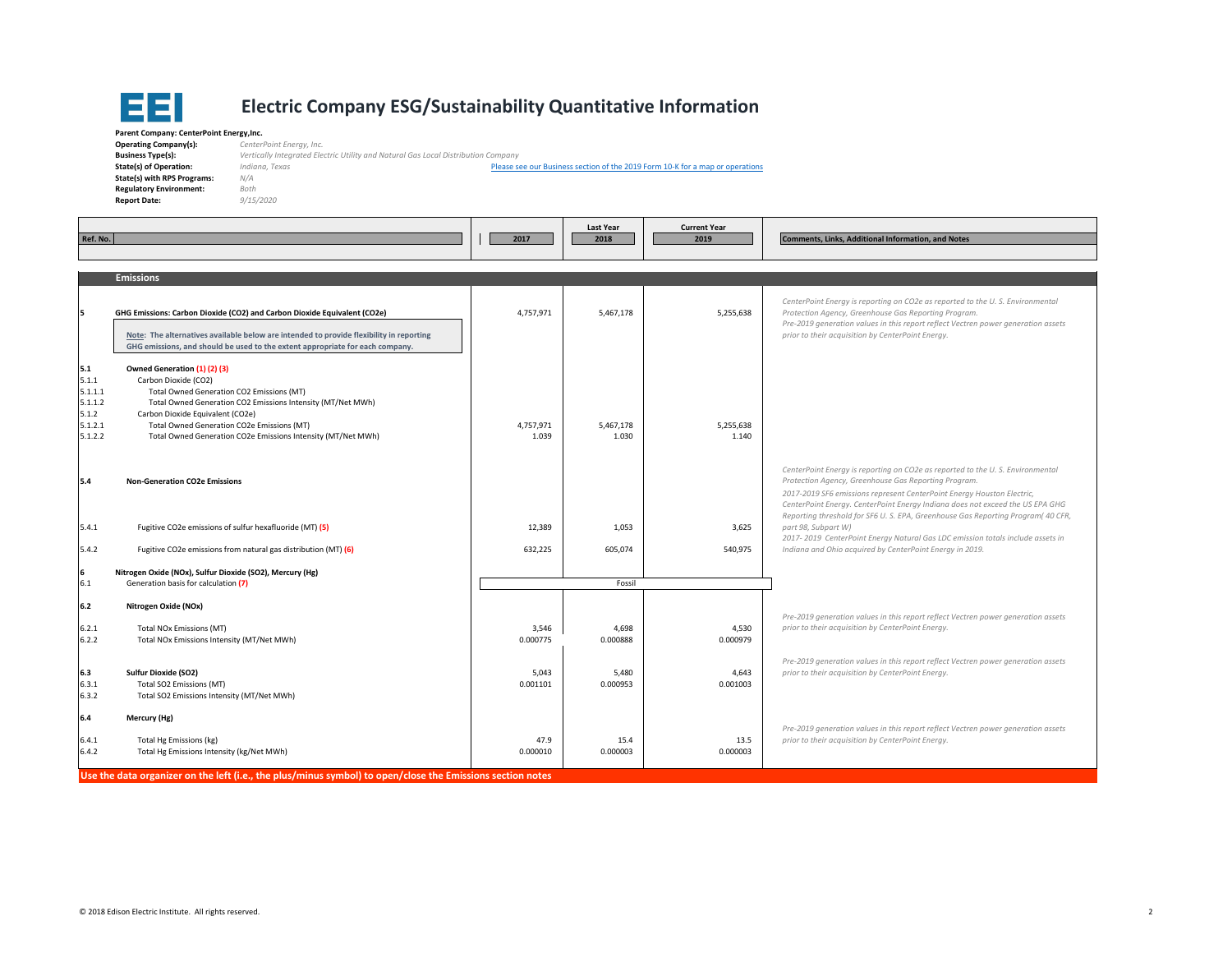

## **Electric Company ESG/Sustainability Quantitative Information**

| Parent Company: CenterPoint Energy, Inc. |                                                                                   |                                                                               |  |  |  |  |  |  |
|------------------------------------------|-----------------------------------------------------------------------------------|-------------------------------------------------------------------------------|--|--|--|--|--|--|
| <b>Operating Company(s):</b>             | CenterPoint Energy, Inc.                                                          |                                                                               |  |  |  |  |  |  |
| <b>Business Type(s):</b>                 | Vertically Integrated Electric Utility and Natural Gas Local Distribution Company |                                                                               |  |  |  |  |  |  |
| <b>State(s) of Operation:</b>            | Indiana, Texas                                                                    | Please see our Business section of the 2019 Form 10-K for a map or operations |  |  |  |  |  |  |
| State(s) with RPS Programs:              | N/A                                                                               |                                                                               |  |  |  |  |  |  |
| <b>Regulatory Environment:</b>           | Both                                                                              |                                                                               |  |  |  |  |  |  |
| <b>Report Date:</b>                      | 9/15/2020                                                                         |                                                                               |  |  |  |  |  |  |
|                                          |                                                                                   |                                                                               |  |  |  |  |  |  |

|          |                                                                  |                          | Last Year                | <b>Current Year</b> |                                                                                 |  |
|----------|------------------------------------------------------------------|--------------------------|--------------------------|---------------------|---------------------------------------------------------------------------------|--|
| Ref. No. |                                                                  | 2017                     | 2018                     | 2019                | <b>Comments, Links, Additional Information, and Notes</b>                       |  |
|          |                                                                  |                          |                          |                     |                                                                                 |  |
|          |                                                                  |                          |                          |                     |                                                                                 |  |
|          | <b>Resources</b>                                                 |                          |                          |                     |                                                                                 |  |
|          |                                                                  |                          |                          |                     |                                                                                 |  |
|          | <b>Human Resources</b>                                           |                          |                          |                     | 2017, 2018 represent CenterPoint Energy prior to the acquiring Vectren. 2019    |  |
| 7.1      | <b>Total Number of Employees</b>                                 | 7,977                    | 7,977                    | 9,429               | combined company Employee numbers CenterPoint Energy and Vectren.               |  |
| 7.2      | Total Number on Board of Directors/Trustees                      | 10                       | 10                       | 10                  |                                                                                 |  |
| 7.3      | Total Women on Board of Directors/Trustees                       |                          | $\overline{2}$           |                     |                                                                                 |  |
| 7.4      | Total Minorities on Board of Directors/Trustees                  | $\overline{\phantom{a}}$ | $\overline{\phantom{0}}$ |                     |                                                                                 |  |
| 7.5      | <b>Employee Safety Metrics</b>                                   |                          |                          |                     |                                                                                 |  |
| 7.5.1    | Recordable Incident Rate                                         | 1.01                     | 1.20                     | 1.70                |                                                                                 |  |
| 7.5.2    | Lost-time Case Rate                                              | 0.45                     | 0.50                     | 0.62                |                                                                                 |  |
| 7.5.3    | Days Away, Restricted, and Transfer (DART) Rate                  | 0.45                     | 0.75                     | 1.03                |                                                                                 |  |
| 7.5.4    | <b>Work-related Fatalities</b>                                   | 0.00                     | 0.00                     |                     |                                                                                 |  |
| 8        | <b>Fresh Water Resources</b>                                     |                          |                          |                     |                                                                                 |  |
| 8.1      | Water Withdrawals - Consumptive (Billions of Liters/Net MWh)     | 0.00000176               | 0.00000171               | 0.00000189          |                                                                                 |  |
| 8.2      | Water Withdrawals - Non-Consumptive (Billions of Liters/Net MWh) | 0.00000631               | 0.00000605               | 0.00000492          |                                                                                 |  |
|          |                                                                  |                          |                          |                     |                                                                                 |  |
| 9        | <b>Waste Products</b>                                            |                          |                          |                     |                                                                                 |  |
|          |                                                                  |                          |                          |                     | 2017, 2018 Hazardous waste amounts (Hazardous and regulated waste) represent    |  |
|          |                                                                  |                          |                          |                     | CenterPoint Energy prior to the acquiring the assets of Vectren. 2019 Hazardous |  |
| 9.1      | Amount of Hazardous Waste Manifested for Disposal                | 4,245                    | 4,628                    | 138                 | waste amounts represent the combined company.                                   |  |
| 9.2      | Percent of Coal Combustion Products Beneficially Used            | 92%                      | 81%                      | 91%                 |                                                                                 |  |
|          |                                                                  |                          |                          |                     |                                                                                 |  |
|          |                                                                  |                          |                          |                     |                                                                                 |  |

| Additional Metrics (Optional)                        |  |  |
|------------------------------------------------------|--|--|
| Insert additional rows in this section as necessary. |  |  |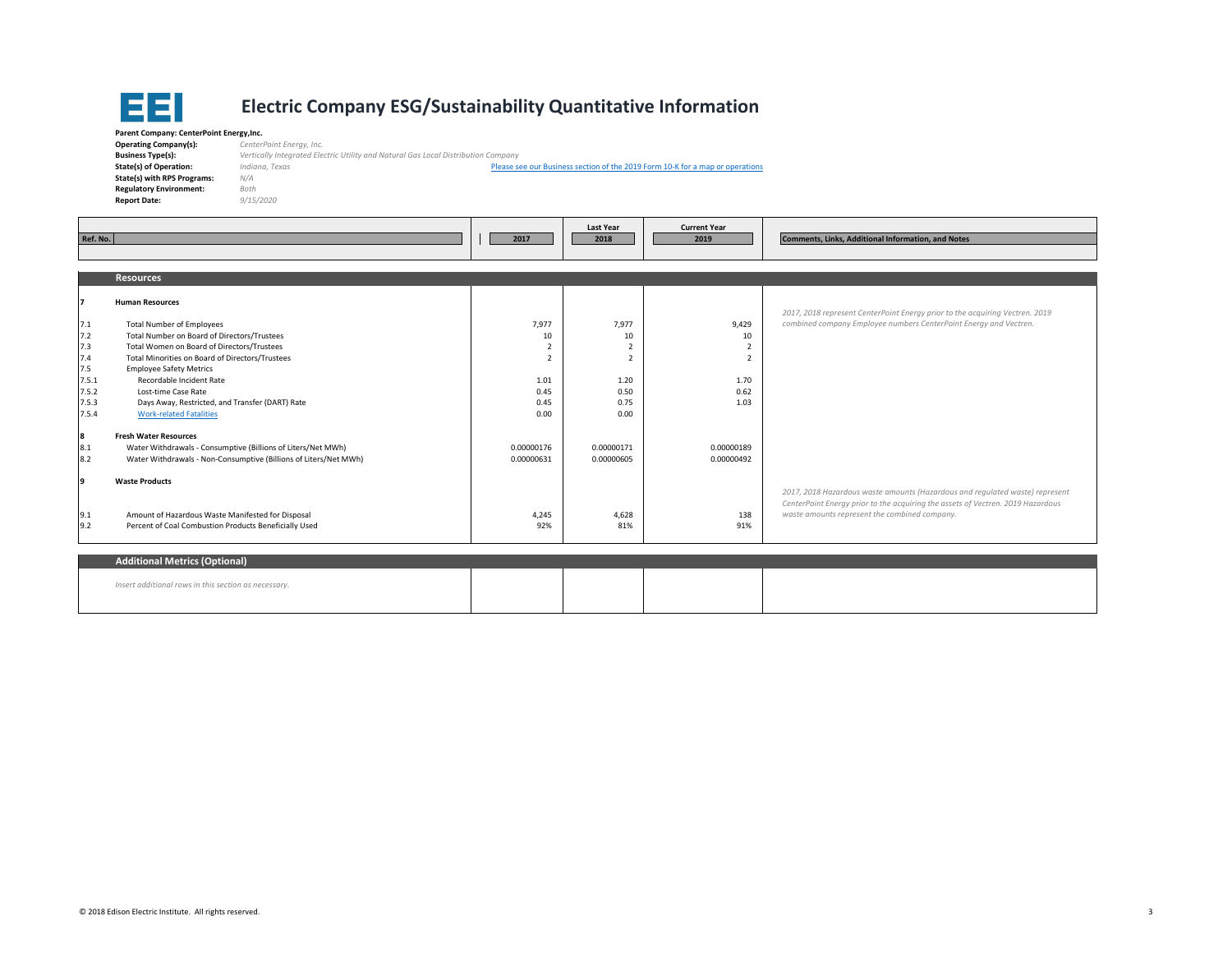

## **Gas Company ESG/Sustainability Quantitative Information**

**Parent** $Operating Company(s):$ **Business Type(s): Regulatory Environment: Regulated Report Date: 9/15/2020**

 **Company: CenterPoint Energy Type(s): Gas Distribution State(s) of Operation: Texas, Minnesota, Arkansas, Louisiana, Mississippi, Oklahoma, Indiana, and Ohio**

| Ref. No.                                       |                                                                                                                                                                                                                                                      | 2017                                       | 2018                                      | 2019                                          | <b>Comments</b>                                                                                                                                                                                                                                                                                                                                                                                                                                          |
|------------------------------------------------|------------------------------------------------------------------------------------------------------------------------------------------------------------------------------------------------------------------------------------------------------|--------------------------------------------|-------------------------------------------|-----------------------------------------------|----------------------------------------------------------------------------------------------------------------------------------------------------------------------------------------------------------------------------------------------------------------------------------------------------------------------------------------------------------------------------------------------------------------------------------------------------------|
|                                                | <b>Natural Gas Distribution</b>                                                                                                                                                                                                                      |                                            |                                           |                                               |                                                                                                                                                                                                                                                                                                                                                                                                                                                          |
| 11                                             | METHANE EMISSIONS AND MITIGATION FROM DISTRIBUTION MAINS                                                                                                                                                                                             |                                            |                                           |                                               | 2017 and 2018 mains in service represent CenterPoint Energy prior to<br>acquiring the natural gas assets of Vectren in Indiana and Ohio. 2019 is<br>CenterPoint Energy's combined company mains in service including the                                                                                                                                                                                                                                 |
| 1.1<br>1.2<br>1.2.1<br>1.2.2<br>1.2.3<br>1.2.4 | Number of Gas Distribution Customers<br>Distribution Mains in Service<br>Plastic (miles)<br>Cathodically Protected Steel - Bare & Coated (miles)<br>Unprotected Steel - Bare & Coated (miles)<br>Cast Iron / Wrought Iron - without upgrades (miles) | 3,469,791<br>42,518<br>31,860<br>371<br>71 | 3,506,310<br>43,625<br>31,544<br>316<br>6 | 4,600,000<br>57,107<br>39,369<br>1,118<br>134 | added Indiana and Ohio territory.<br>As part of our efforts to reduce methane emissions, CenterPoint Energy's natural gas operations<br>business joined the EPA Natural Gas Methane Challenge Program as a founding partner in 2016.<br>Partner companies have committed to replacing or rehabilitating cast iron and unprotected steel<br>natural gas distribution mains.                                                                               |
| 1.3                                            | Plan/Commitment to Replace / Upgrade Remaining Miles of Distribution Mains (# years to complete)                                                                                                                                                     |                                            |                                           |                                               | We reached a significant milestone in 2018 by substantially completing the elimination of cast iron<br>pipes in CenterPoint Energy's distribution system prior to our 2019 merger with Vectren Corporation.<br>We replaced cast iron pipes with polyethylene and steel pipes that were coated with epoxy to resist<br>corrosion and breaking.<br>We are committed to eliminate cast-iron pipe in all our territories. Cast-iron pipe only remains in our |
| 1.3.1<br>1.3.2<br>$\vert$ <sub>2</sub>         | Unprotected Steel (Bare & Coated) (# years to complete)<br>Cast Iron / Wrought Iron (# years to complete)<br>Distribution CO2e Fugitive Emissions                                                                                                    | 59.8<br>49.0                               | 62.8<br>70.4                              | 118.0<br>21.0                                 | Indiana and Ohio territories with all of cast iron removal expected to complete in 2023.                                                                                                                                                                                                                                                                                                                                                                 |
| 2.1                                            | CO2e Fugitive Methane Emissions from Gas Distribution Operations (metric tons)                                                                                                                                                                       | 632,223                                    | 605,074                                   | 540,975                                       | Fugitive Emissions numbers for 2017-2019 include the CenterPoint Energy<br>natural gas emissions from local distribution companies plus the plus the<br>historical emissions for the assets acquired from Vectren in 2019.                                                                                                                                                                                                                               |
| 2.2                                            | CH4 Fugitive Methane Emissions from Gas Distribution Operations (metric tons)                                                                                                                                                                        | 25,258                                     | 24,174                                    | 21,684                                        |                                                                                                                                                                                                                                                                                                                                                                                                                                                          |
| 2.2.1                                          | CH4 Fugitive Methane Emissions from Gas Distribution Operations (MMSCF/year)                                                                                                                                                                         | 1,316                                      | 1,259                                     | 1,129                                         |                                                                                                                                                                                                                                                                                                                                                                                                                                                          |
| 2.3                                            | Annual Natural Gas Throughput from Gas Distribution Operations in thousands of standard cubic feet (Mscf/year)                                                                                                                                       | 604,484,225                                | 715,762,088                               | 726,681,357                                   |                                                                                                                                                                                                                                                                                                                                                                                                                                                          |
| 2.3.1                                          | Annual Methane Gas Throughput from Gas Distribution Operations in millions of standard cubic feet (MMscf/year)                                                                                                                                       | 574,260                                    | 679,974                                   | 690,347                                       |                                                                                                                                                                                                                                                                                                                                                                                                                                                          |
| 2.4                                            | Fugitive Methane Emissions Rate (MMscf of Methane Emissions per MMscf of Methane Throughput)                                                                                                                                                         | 0.00229081                                 | 0.00185163                                | 0.00163595                                    |                                                                                                                                                                                                                                                                                                                                                                                                                                                          |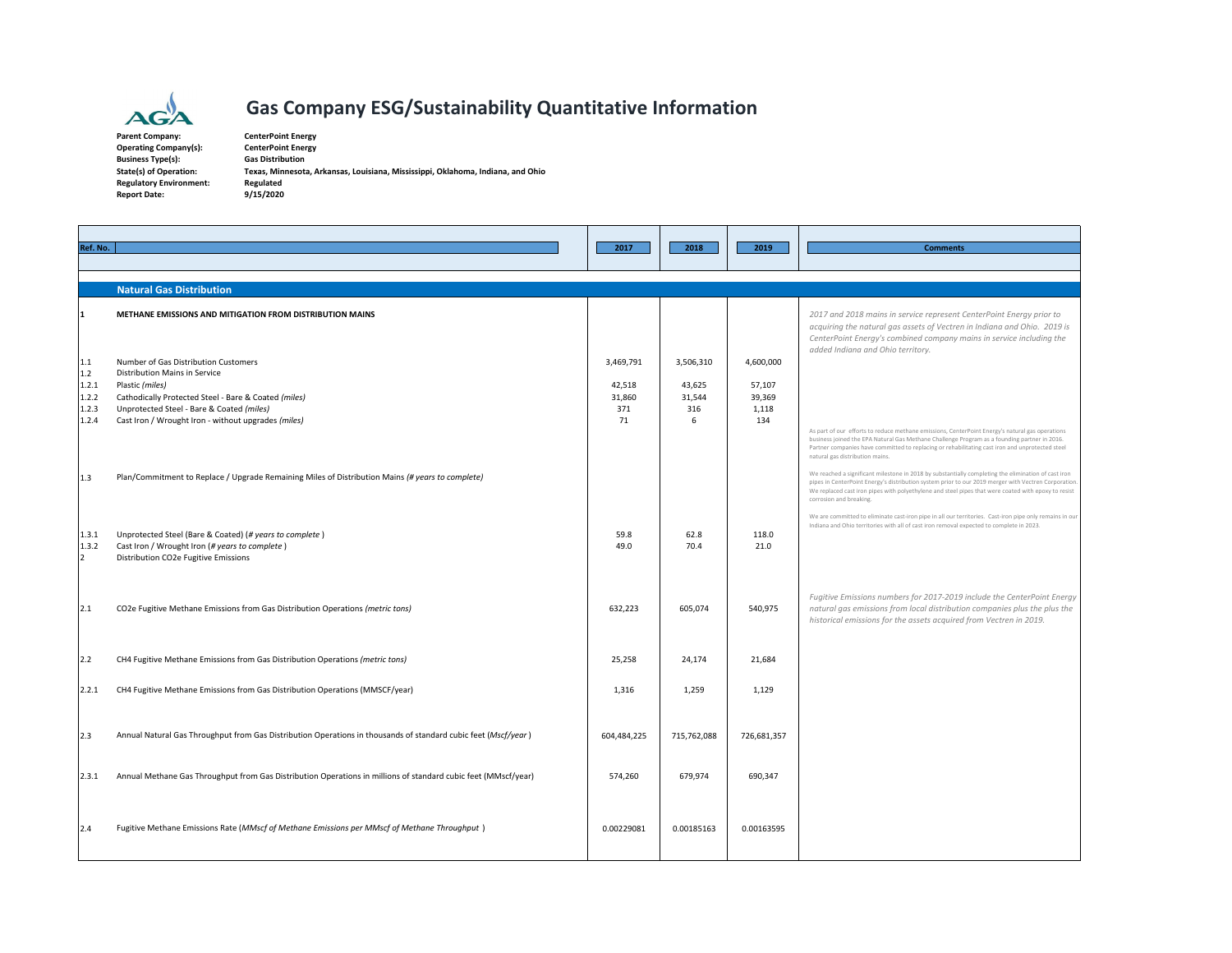|                | <b>Natural Gas Transmission and Storage</b>                                                                      |           |           |           |                                                                                                                         |
|----------------|------------------------------------------------------------------------------------------------------------------|-----------|-----------|-----------|-------------------------------------------------------------------------------------------------------------------------|
|                |                                                                                                                  |           |           |           |                                                                                                                         |
| 11.            | <b>Onshore Natural Gas Transmission Compression Methane Emissions</b>                                            | <b>NA</b> | <b>NA</b> | <b>NA</b> | Blowdown emissions and throughputs are not reported to USEPA GHG<br>reporting under Subpart W for transmission pipeline |
| 1.1.1          | Pneumatic Device Venting (metric tons/year)                                                                      |           |           |           |                                                                                                                         |
| 1.1.2          | Blowdown Vent Stacks (metric tons/year)                                                                          |           |           |           |                                                                                                                         |
| 1.1.3          | Transmission Storage Tanks (metric tons/year)                                                                    |           |           |           |                                                                                                                         |
| 1.1.4          | Flare Stack Emissions (metric tons/year)                                                                         |           |           |           |                                                                                                                         |
| 1.1.5          | Centrifugal Compressor Venting (metric tons/year)                                                                |           |           |           |                                                                                                                         |
| 1.1.6          | Reciprocating Compressor Venting (metric tons/year)                                                              |           |           |           |                                                                                                                         |
| 1.1.7          | Equipment leaks from valves, connectors, open ended lines, pressure relief valves, and meters (metric tons/year) |           |           |           |                                                                                                                         |
| 1.1.8          | Other Leaks (metric tons/year)                                                                                   |           |           |           |                                                                                                                         |
| 1.2            | Total Transmission Compression Methane Emissions (metric tons/year)                                              |           |           |           |                                                                                                                         |
| 1.3            | Total Transmission Compression Methane Emissions (CO2e/year)                                                     |           |           |           |                                                                                                                         |
| 1.4            | Total Transmission Compression Methane Emissions (MSCF/year)                                                     |           |           |           |                                                                                                                         |
| l2.            | <b>Underground Natural Gas Storage Methane Emissions</b>                                                         | <b>NA</b> | <b>NA</b> | <b>NA</b> | Underground natural gas storage facility is below the USEPA reporting<br>threshold.                                     |
|                | Pneumatic Device Venting (metric tons/year)                                                                      |           |           |           |                                                                                                                         |
| 2.1.1<br>2.1.2 | Flare Stack Emissions (metric tons/year)                                                                         |           |           |           |                                                                                                                         |
| 2.1.3          | Centrifugal Compressor Venting (metric tons/year)                                                                |           |           |           |                                                                                                                         |
| 2.1.4          | Reciprocating Compressor Venting (metric tons/year)                                                              |           |           |           |                                                                                                                         |
| 2.1.5          | Equipment leaks from valves, connectors, open ended lines, pressure relief valves, and meters (metric tons/year) |           |           |           |                                                                                                                         |
|                |                                                                                                                  |           |           |           |                                                                                                                         |
| 2.1.6          | Other Equipment Leaks (metric tons/year)                                                                         |           |           |           |                                                                                                                         |
| 2.1.7          | Equipment leaks from valves, connectors, open-ended lines, and pressure relief valves associated with storage    |           |           |           |                                                                                                                         |
|                | wellheads (metric tons/year)                                                                                     |           |           |           |                                                                                                                         |
|                |                                                                                                                  |           |           |           |                                                                                                                         |
| 2.1.8          | Other equipment leaks from components associated with storage wellheads (metric tons/year)                       |           |           |           |                                                                                                                         |
| 2.2            | Total Storage Compression Methane Emissions (metric tons/year)                                                   |           |           |           |                                                                                                                         |
| 2.3<br>2.4     | Total Storage Compression Methane Emissions (CO2e/year)                                                          |           |           |           |                                                                                                                         |
|                | Total Storage Compression Methane Emissions (MSCF/year)                                                          |           |           |           |                                                                                                                         |
| lз             | <b>Onshore Natural Gas Transmission Pipeline Blowdowns</b>                                                       |           |           |           |                                                                                                                         |
| 3.1            | Transmission Pipeline Blowdown Vent Stacks (metric tons/year)                                                    |           |           |           |                                                                                                                         |
| 3.2            | Transmission Pipeline Blowdown Vent Stacks (CO2e/year)                                                           |           |           |           |                                                                                                                         |
| 3.3            | Transmission Pipeline Blowdown Vent Stacks (MSCF/year)                                                           |           |           |           |                                                                                                                         |
| 4              | <b>Other Non-Sub W Emissions Data</b>                                                                            | <b>NA</b> | <b>NA</b> | <b>NA</b> | <b>Below Reporting Threshold</b>                                                                                        |
| 4.1            | Total Methane Emissions from additional sources not recognized by 40 CFR 98 Subpart W (metric tons/year)         |           |           |           |                                                                                                                         |
| 4.2            | Total Methane Emissions from additional sources not recognized by 40 CFR 98 Subpart W (CO2e/year)                |           |           |           |                                                                                                                         |
| 4.3            | Total Methane Emissions from additional sources not recognized by 40 CFR 98 Subpart W (MSCF/year)                |           |           |           |                                                                                                                         |
|                |                                                                                                                  |           |           |           |                                                                                                                         |
| l5.            | <b>Summary and Metrics</b>                                                                                       |           |           |           | Below the USEPA Reporting Threshold                                                                                     |
| 5.1            | Total Transmission and Storage Methane Emissions (MMSCF/year)                                                    |           |           |           |                                                                                                                         |
| 5.2            | Annual Natural Gas Throughput from Gas Transmission and Storage Operations (MSCF/year)                           |           |           |           |                                                                                                                         |
| 5.2.1          | Annual Methane Gas Throughput from Gas Transmission and Storage Operations (MMSCF/year)                          |           |           |           |                                                                                                                         |
| 5.3            | Fugitive Methane Emissions Rate (MMscf of Methane Emissions per MMscf of Methane Throughput)                     |           |           |           |                                                                                                                         |
|                |                                                                                                                  |           |           |           |                                                                                                                         |